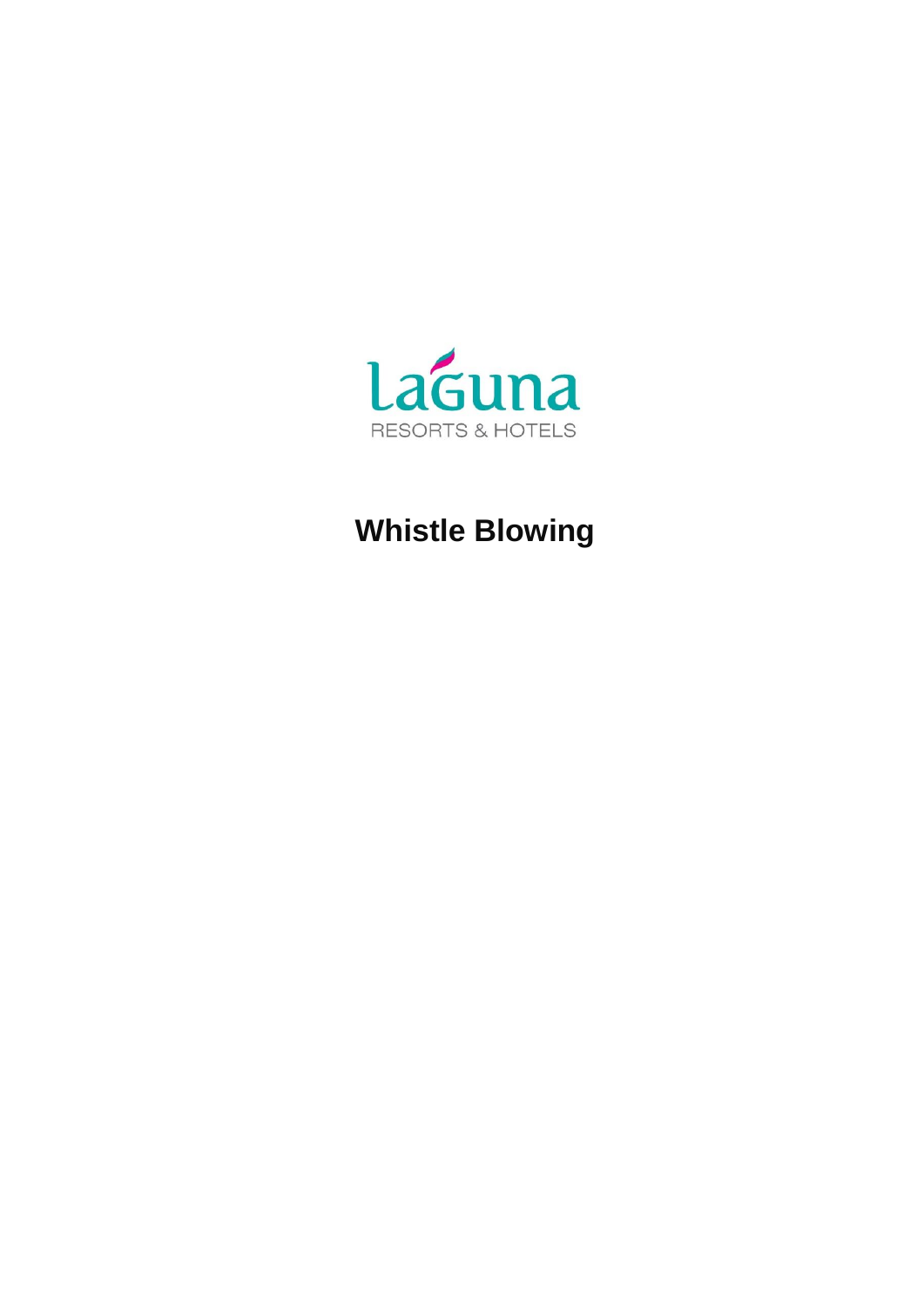

# **Whistle Blowing**

Laguna Resorts & Hotels Public Company Limited ("LRH") Group sets out its Whistle-Blowing Policy & Procedure as follows:

# **Whistle-Blowing Policy**

The Whistle Blowing Policy (the 'Policy') of LRH Group is to encourage and enable associates and third parties, such as customers, vendors, contractors and other stakeholders to raise any serious concerns below.

The Policy is designed to enable associates or third parties to raise concerns without fear of reprisal, discrimination or adverse consequences. The Policy allows LRH Group to address such concerns by taking appropriate action including, but not limited to, disciplining or terminating the employment and/or services of those responsible.

However, while the Policy is meant to protect genuine whistle-blowers from any unfair treatment as a result of their report, it strictly prohibits frivolous and bogus complaints. The Policy is also not a route for taking up personal grievances.

#### **Scope**

- Unusual/questionable accounting or auditing practices
- Disclosure matters
- Internal controls lapses or override
- Insider trading
- Conflict of interest
- Serious breaches of Group policy
- Collusion with competitors
- Unsafe work practices or
- any other matters involving fraud, corruption and employee conduct

#### **Whistle-Blowing Channel**

Group Internal Audit

- Hotline : +66 76 372400 ext. 6155
- Email : [ethics@lagunaresorts.com](mailto:ethics@lagunaresorts.com)
- Website : www.lagunaresorts.com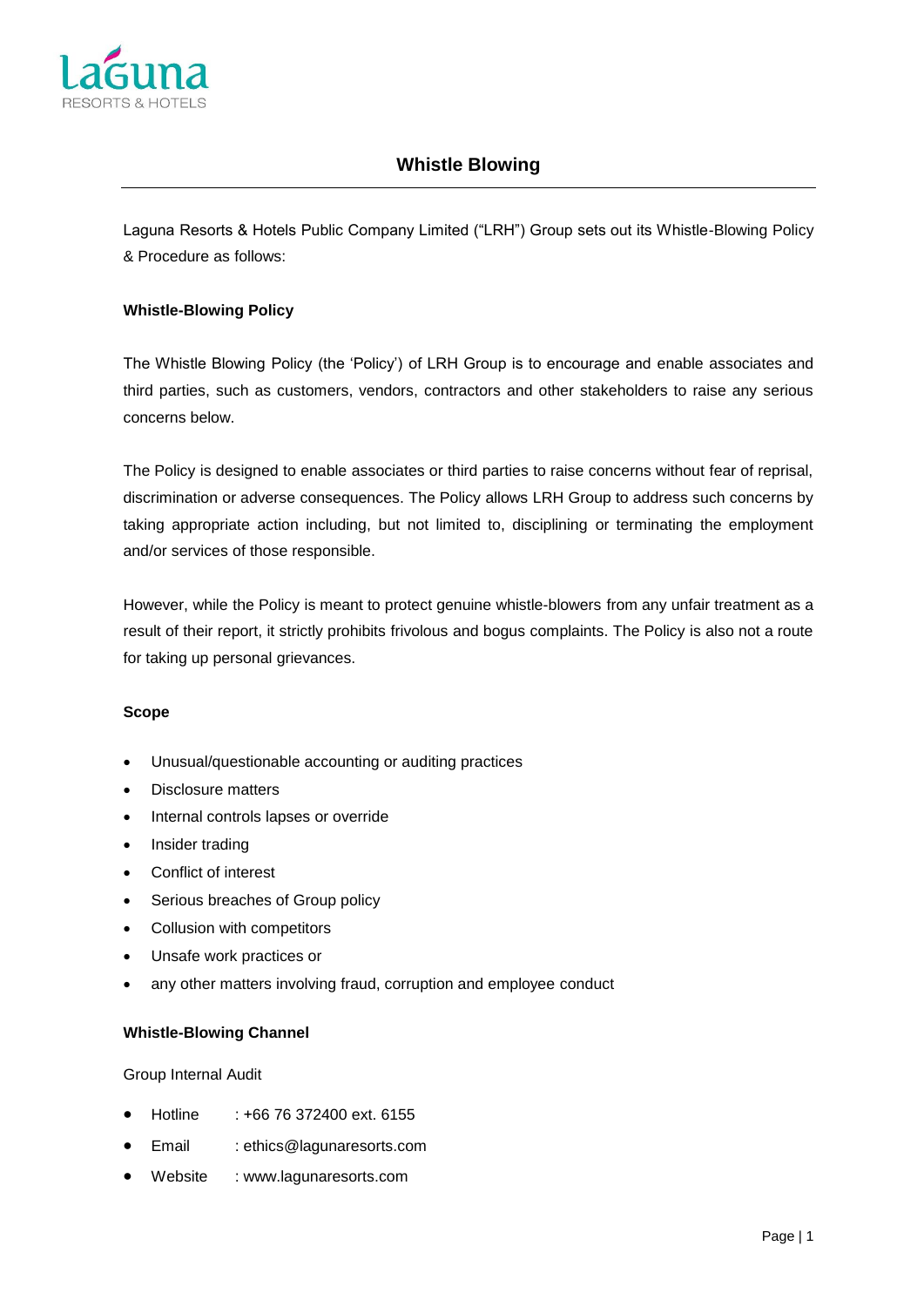

### **Whistle-Blowing Reporting Procedures**

All concerns or irregularities raised will be treated with confidence and every effort will be made to ensure that confidentiality is maintained throughout the process.

Concerns are better raised in writing. The written report should clearly set the background and history of the matter, giving names, dates and places wherever possible and the reasons for the concerns.

All concerns or reports raised by whistle-blowers will be directed to Head of Group Internal Audit, the Receiving Officer, who is responsible for maintaining a centralized repository of all reported cases and ensuring that issues raised will be professionally and independently addressed, accessed and investigated and properly resolved.

All matters reported will be reviewed within a reasonable timeframe, after which a decision shall be made whether to proceed with a detailed investigation. Consultation is sought from the Whistle Blowing Evaluation Team which comprises members of the Audit, Risk and Corporate Governance Committee and the Head of Group Internal Audit. Result and conclusions of the investigation shall be reported to the Board of Directors.

# **Mechanism to Protect Whistle-Blowers**

Genuine whistle-blowers will be adequately protected. If a whistle-blower believes that he or she is being subjected to discrimination, retaliation or harassment for having made a report under this Policy, he or she should immediately report those facts to the Whistle Blowing Evaluation Team. Reporting should be done promptly to facilitate investigation and the taking of appropriate action.

At the appropriate time, the party making the report may need to come forward as a witness. If an associate or third party makes an allegation in good faith but it is not confirmed by the investigation, no action will be taken against him or her.

However, if an associate has made an allegation frivolously, maliciously or for personal gain, disciplinary action may be taken against him or her. Likewise, if investigations reveal that the third party making the report had done so maliciously or for personal gain, appropriate action, including reporting the matter to the police, may be taken.

#### **Managing of Reports/Concerns**

It is within the sole discretion of the Whistle Blowing Evaluation Team to assign any personnel of the Group to perform the investigation and/or outsource the investigation, where necessary. All